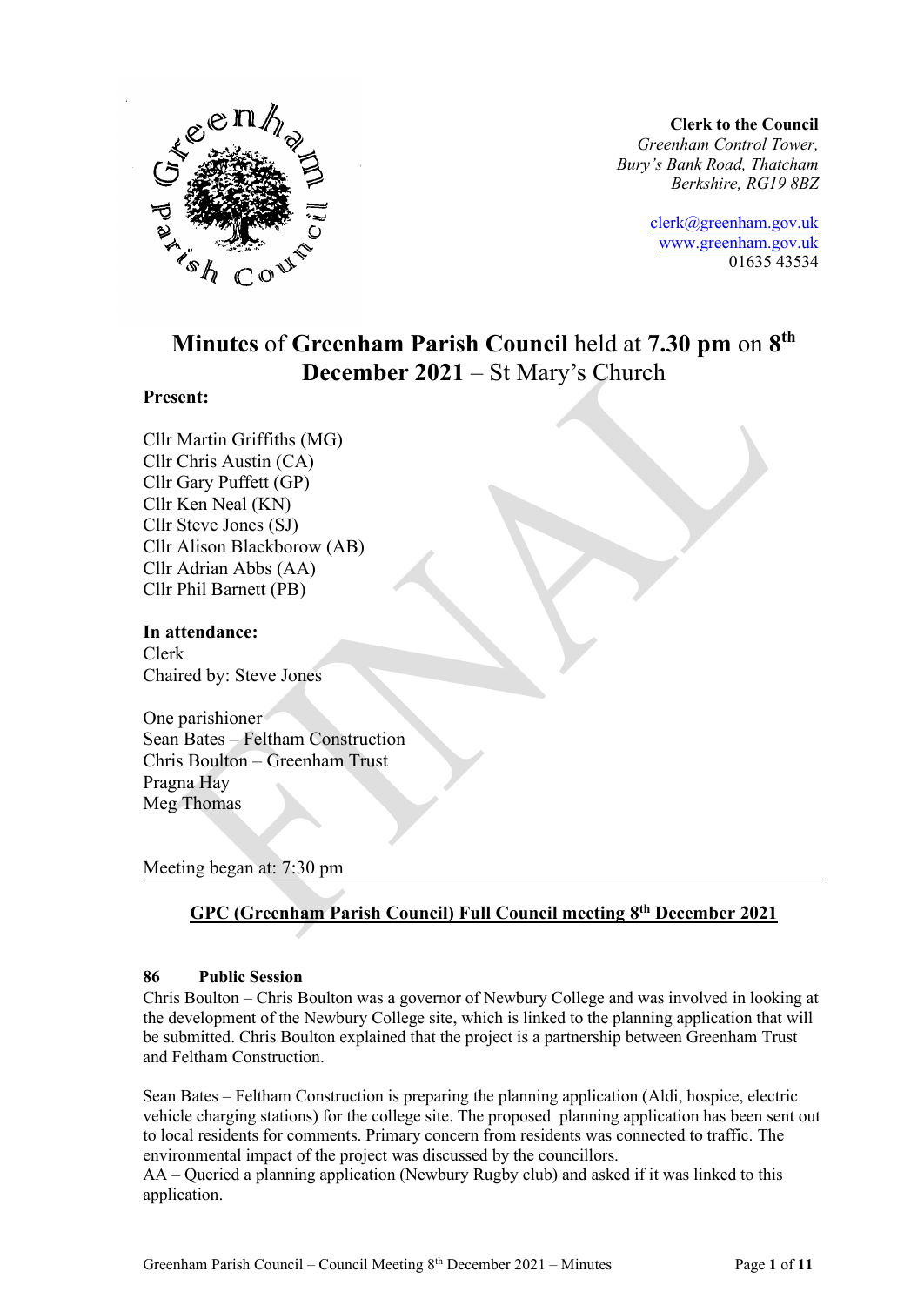Pragna Hay – Explained the scope of the Uprooted project. 15% of Ugandan refugees passed through Newbury at some point. There will be an exhibition held at the Greenham Control tower next year to commemorate 50 years and various other projects will be organised. Meg Thomas – Explained that another source of funding has been found and would welcome a letter of support from the Parish Council for the project

7:51pm Chris Boulton, Sean Bates, Pragna Hay and Meg Thomas left the meeting

### **87 Apologies for Absence**

Cllr Julian Swift-Hook (JSH) Cllr Billy Drummond (BD) Cllr Chris Ferguson (CF) Cllr Sally-Ann Jay (SAJ) Cllr Tony Vickers (TV)

# **88 Declarations of Interest, Statements of Position and Dispensations**

*To receive any Declarations of Interest and Statements of Position by Councillors.* 

AA - Member of West Berkshire District Council (Wash Common Ward), Shadow Executive Member for the Environment, Western Area Planning Committee, Environmental Advisory Group, Licensing Committee, Personnel Committee, Planning (Sub), Governance and Ethics Committee (Sub). Trustee for Stroke Care Newbury & West Berkshire. Director of TEEC

PB – Newbury Town Councillor, Member of West Berkshire District Council

CA – Greenham and Crookham Common Commissioner, Commoner

KN – Vice Chair GCCC, Commoner, Grazier, Building Design and Environmental Consultant

AB – Greener Greenham Group

### **89 Approval of Minutes**

**a)** To approve minutes of GPC Meeting held on 13<sup>th</sup> October 2021

# **Proposed:** SJ

**Seconded:** AB

**Abstentions:** One

**Against:** None

Resolved: To approve the Minutes of the Greenham Parish Council Meeting held on 13<sup>th</sup> October 2021

SJ requested one minor change to the minutes

### **90 Chairman's Report**

Report and other matters not on the agenda (for information only)

Nothing to report from the Chairman

### **91 Clerk's Report**

Report, matters arising, other correspondence not on the agenda (for information only) (Add details)

Trees – There are concerns about the tree planting, primarily concerning the Lockdown woods planting.

Greenham Parish Council – Council Meeting 8<sup>th</sup> December 2021 – Minutes Page 2 of 11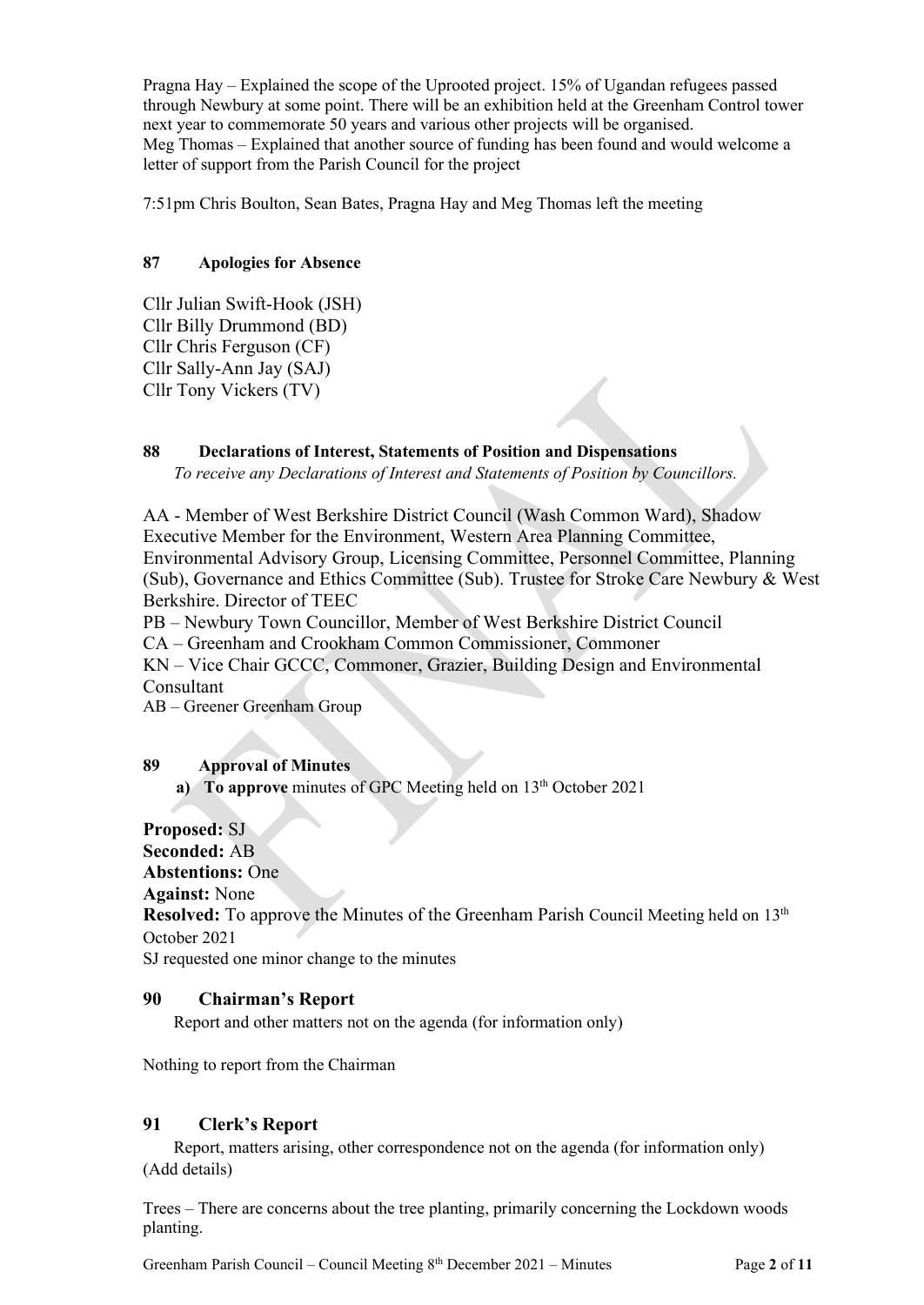CA – Would like the Lockdown woods trees removed from Stroud Green

AB – Is in favour of the trees.

SJ – Would like to add the Lockdown woods to a future agenda for discussion

# **92 Finance**

**a) To approve** November/December 2021 GPC payments

**Proposed:** AA **Seconded:** SJ **Abstentions:** None **Against:** None **Resolved:** To unanimously approve December 2021 GPC payments

| 1. Cheque payments – GPC Current Account (Metro Bank)<br>Inv No / Trans Ref<br><b>Inv Date</b><br><b>Chg No</b><br><b>Payee</b><br><b>Amount</b><br>Bus shelter cleaning - Inv 8279<br>14/10/2021<br><b>Externiture</b><br>442.80<br>Bench checking - Inv 8285<br><b>Externiture</b><br>15/10/2021<br>172.80<br>800177<br>Hall Hire - Inv 51<br><b>Greenham PCC</b><br>05/10/2021<br>44.00<br>04/11/2021<br>Room Rent - Inv 55<br>300.00<br><b>Greenham Control Tower</b><br>25/10/2021<br>Payroll Services - month 7, invoice 1657<br>12.00<br>800180<br><b>SME Accounting Services</b><br>31/10/2021<br>Tax and NI payment - Month 7<br><b>HMRC</b><br>505.92<br>800181<br>31/10/2021<br>Pension - Month 7<br><b>Berkshire Pension Fund</b><br>800182<br>615.42<br>31/10/2021<br>2.53<br>Salary top Up cheque - October<br>Lisa Blake<br>Corn Exchange - via the Good exchange (18569)<br>1,000.00<br>10/11/2021<br>800184<br><b>Good Exchange</b><br>08/10/2021<br>Wreath<br>800185<br><b>Poppy Appeal</b><br>19.5<br><b>Draft Design of Wildlife Garden</b><br>31/10/2021<br><b>Indigo Design</b><br>3990<br><b>Engraving of Greenham in Bloom Plaque</b><br>10/11/2021<br><b>Lisa Blake</b><br>800187<br>13.95<br>Purchase of Stationery Invoice 16515<br><b>Newbury office Supplies</b><br>06/11/2021<br>120.95<br>800188<br>Salt bin refilling<br><b>Willis and Ainsworth</b><br>23/11/2021<br>800189<br>489.6<br>30/11/2021<br>Payroll Services - month 8, invoice 1687<br><b>SME Accounting Services</b><br>12.00<br>30/11/2021<br>Tax and NI payment - Month 8<br><b>HMRC</b><br>505.92<br>800191<br>30/11/2021<br><b>Pension - Month 8</b><br><b>Berkshire Pension Fund</b><br>615.42<br>800192<br>30/11/2021<br>2.53<br>Salary top Up cheque - November<br>Lisa Blake<br>28/11/2021<br>300.00<br><b>Greenham Control Tower</b><br>Room Rent - Inv 56<br>Hall Hire - Inv 65<br><b>Greenham PCC</b><br>24/11/2021<br>66.00<br>Sub-Total GPC Current Account actual payments £9,231.34 | <b>Schedule of Cheque and Bank Payments</b><br>08 December 2021 |  |  |  |        |
|-------------------------------------------------------------------------------------------------------------------------------------------------------------------------------------------------------------------------------------------------------------------------------------------------------------------------------------------------------------------------------------------------------------------------------------------------------------------------------------------------------------------------------------------------------------------------------------------------------------------------------------------------------------------------------------------------------------------------------------------------------------------------------------------------------------------------------------------------------------------------------------------------------------------------------------------------------------------------------------------------------------------------------------------------------------------------------------------------------------------------------------------------------------------------------------------------------------------------------------------------------------------------------------------------------------------------------------------------------------------------------------------------------------------------------------------------------------------------------------------------------------------------------------------------------------------------------------------------------------------------------------------------------------------------------------------------------------------------------------------------------------------------------------------------------------------------------------------------------------------------------------------------------------------------------------------------------------------------------------------------|-----------------------------------------------------------------|--|--|--|--------|
|                                                                                                                                                                                                                                                                                                                                                                                                                                                                                                                                                                                                                                                                                                                                                                                                                                                                                                                                                                                                                                                                                                                                                                                                                                                                                                                                                                                                                                                                                                                                                                                                                                                                                                                                                                                                                                                                                                                                                                                                 |                                                                 |  |  |  |        |
|                                                                                                                                                                                                                                                                                                                                                                                                                                                                                                                                                                                                                                                                                                                                                                                                                                                                                                                                                                                                                                                                                                                                                                                                                                                                                                                                                                                                                                                                                                                                                                                                                                                                                                                                                                                                                                                                                                                                                                                                 |                                                                 |  |  |  |        |
|                                                                                                                                                                                                                                                                                                                                                                                                                                                                                                                                                                                                                                                                                                                                                                                                                                                                                                                                                                                                                                                                                                                                                                                                                                                                                                                                                                                                                                                                                                                                                                                                                                                                                                                                                                                                                                                                                                                                                                                                 |                                                                 |  |  |  |        |
|                                                                                                                                                                                                                                                                                                                                                                                                                                                                                                                                                                                                                                                                                                                                                                                                                                                                                                                                                                                                                                                                                                                                                                                                                                                                                                                                                                                                                                                                                                                                                                                                                                                                                                                                                                                                                                                                                                                                                                                                 |                                                                 |  |  |  | 800176 |
|                                                                                                                                                                                                                                                                                                                                                                                                                                                                                                                                                                                                                                                                                                                                                                                                                                                                                                                                                                                                                                                                                                                                                                                                                                                                                                                                                                                                                                                                                                                                                                                                                                                                                                                                                                                                                                                                                                                                                                                                 |                                                                 |  |  |  |        |
|                                                                                                                                                                                                                                                                                                                                                                                                                                                                                                                                                                                                                                                                                                                                                                                                                                                                                                                                                                                                                                                                                                                                                                                                                                                                                                                                                                                                                                                                                                                                                                                                                                                                                                                                                                                                                                                                                                                                                                                                 |                                                                 |  |  |  | 800178 |
|                                                                                                                                                                                                                                                                                                                                                                                                                                                                                                                                                                                                                                                                                                                                                                                                                                                                                                                                                                                                                                                                                                                                                                                                                                                                                                                                                                                                                                                                                                                                                                                                                                                                                                                                                                                                                                                                                                                                                                                                 |                                                                 |  |  |  | 800179 |
|                                                                                                                                                                                                                                                                                                                                                                                                                                                                                                                                                                                                                                                                                                                                                                                                                                                                                                                                                                                                                                                                                                                                                                                                                                                                                                                                                                                                                                                                                                                                                                                                                                                                                                                                                                                                                                                                                                                                                                                                 |                                                                 |  |  |  |        |
|                                                                                                                                                                                                                                                                                                                                                                                                                                                                                                                                                                                                                                                                                                                                                                                                                                                                                                                                                                                                                                                                                                                                                                                                                                                                                                                                                                                                                                                                                                                                                                                                                                                                                                                                                                                                                                                                                                                                                                                                 |                                                                 |  |  |  |        |
|                                                                                                                                                                                                                                                                                                                                                                                                                                                                                                                                                                                                                                                                                                                                                                                                                                                                                                                                                                                                                                                                                                                                                                                                                                                                                                                                                                                                                                                                                                                                                                                                                                                                                                                                                                                                                                                                                                                                                                                                 |                                                                 |  |  |  |        |
|                                                                                                                                                                                                                                                                                                                                                                                                                                                                                                                                                                                                                                                                                                                                                                                                                                                                                                                                                                                                                                                                                                                                                                                                                                                                                                                                                                                                                                                                                                                                                                                                                                                                                                                                                                                                                                                                                                                                                                                                 |                                                                 |  |  |  | 800183 |
|                                                                                                                                                                                                                                                                                                                                                                                                                                                                                                                                                                                                                                                                                                                                                                                                                                                                                                                                                                                                                                                                                                                                                                                                                                                                                                                                                                                                                                                                                                                                                                                                                                                                                                                                                                                                                                                                                                                                                                                                 |                                                                 |  |  |  |        |
|                                                                                                                                                                                                                                                                                                                                                                                                                                                                                                                                                                                                                                                                                                                                                                                                                                                                                                                                                                                                                                                                                                                                                                                                                                                                                                                                                                                                                                                                                                                                                                                                                                                                                                                                                                                                                                                                                                                                                                                                 |                                                                 |  |  |  |        |
|                                                                                                                                                                                                                                                                                                                                                                                                                                                                                                                                                                                                                                                                                                                                                                                                                                                                                                                                                                                                                                                                                                                                                                                                                                                                                                                                                                                                                                                                                                                                                                                                                                                                                                                                                                                                                                                                                                                                                                                                 |                                                                 |  |  |  | 800186 |
|                                                                                                                                                                                                                                                                                                                                                                                                                                                                                                                                                                                                                                                                                                                                                                                                                                                                                                                                                                                                                                                                                                                                                                                                                                                                                                                                                                                                                                                                                                                                                                                                                                                                                                                                                                                                                                                                                                                                                                                                 |                                                                 |  |  |  |        |
|                                                                                                                                                                                                                                                                                                                                                                                                                                                                                                                                                                                                                                                                                                                                                                                                                                                                                                                                                                                                                                                                                                                                                                                                                                                                                                                                                                                                                                                                                                                                                                                                                                                                                                                                                                                                                                                                                                                                                                                                 |                                                                 |  |  |  |        |
|                                                                                                                                                                                                                                                                                                                                                                                                                                                                                                                                                                                                                                                                                                                                                                                                                                                                                                                                                                                                                                                                                                                                                                                                                                                                                                                                                                                                                                                                                                                                                                                                                                                                                                                                                                                                                                                                                                                                                                                                 |                                                                 |  |  |  |        |
|                                                                                                                                                                                                                                                                                                                                                                                                                                                                                                                                                                                                                                                                                                                                                                                                                                                                                                                                                                                                                                                                                                                                                                                                                                                                                                                                                                                                                                                                                                                                                                                                                                                                                                                                                                                                                                                                                                                                                                                                 |                                                                 |  |  |  | 800190 |
|                                                                                                                                                                                                                                                                                                                                                                                                                                                                                                                                                                                                                                                                                                                                                                                                                                                                                                                                                                                                                                                                                                                                                                                                                                                                                                                                                                                                                                                                                                                                                                                                                                                                                                                                                                                                                                                                                                                                                                                                 |                                                                 |  |  |  |        |
|                                                                                                                                                                                                                                                                                                                                                                                                                                                                                                                                                                                                                                                                                                                                                                                                                                                                                                                                                                                                                                                                                                                                                                                                                                                                                                                                                                                                                                                                                                                                                                                                                                                                                                                                                                                                                                                                                                                                                                                                 |                                                                 |  |  |  |        |
|                                                                                                                                                                                                                                                                                                                                                                                                                                                                                                                                                                                                                                                                                                                                                                                                                                                                                                                                                                                                                                                                                                                                                                                                                                                                                                                                                                                                                                                                                                                                                                                                                                                                                                                                                                                                                                                                                                                                                                                                 |                                                                 |  |  |  | 800193 |
|                                                                                                                                                                                                                                                                                                                                                                                                                                                                                                                                                                                                                                                                                                                                                                                                                                                                                                                                                                                                                                                                                                                                                                                                                                                                                                                                                                                                                                                                                                                                                                                                                                                                                                                                                                                                                                                                                                                                                                                                 |                                                                 |  |  |  | 800194 |
|                                                                                                                                                                                                                                                                                                                                                                                                                                                                                                                                                                                                                                                                                                                                                                                                                                                                                                                                                                                                                                                                                                                                                                                                                                                                                                                                                                                                                                                                                                                                                                                                                                                                                                                                                                                                                                                                                                                                                                                                 |                                                                 |  |  |  | 800195 |
|                                                                                                                                                                                                                                                                                                                                                                                                                                                                                                                                                                                                                                                                                                                                                                                                                                                                                                                                                                                                                                                                                                                                                                                                                                                                                                                                                                                                                                                                                                                                                                                                                                                                                                                                                                                                                                                                                                                                                                                                 |                                                                 |  |  |  |        |
|                                                                                                                                                                                                                                                                                                                                                                                                                                                                                                                                                                                                                                                                                                                                                                                                                                                                                                                                                                                                                                                                                                                                                                                                                                                                                                                                                                                                                                                                                                                                                                                                                                                                                                                                                                                                                                                                                                                                                                                                 |                                                                 |  |  |  |        |

| 2. Bank Payments - GPC Current Account (Metro Bank) |                                                       |                    |          |                          |
|-----------------------------------------------------|-------------------------------------------------------|--------------------|----------|--------------------------|
| <b>Trans Date</b>                                   | <b>Trans Ref</b>                                      | Payee              |          | <b>Amount</b> Trans Type |
| 15/10/2021                                          | Salary - Month 7                                      | Lisa Blake - Clerk | 1.591.00 | <b>SO</b>                |
| 23/10/2021                                          | Telephone bill - GP00592130 0013 (October)            | BT                 | 36.96    | DD                       |
| 23/11/2021                                          | Telephone bill - GP00592130 0013 (November)           | <b>BT</b>          | 36.72    | <b>DD</b>                |
| 02/11/2021                                          | Electricity bill - number 391803570, 981802131        | <b>SSE</b>         | 11.22    | <b>DD</b>                |
| 24/11/2021                                          | <b>PWLB Loan</b>                                      | <b>PWLB</b>        | 2.484.99 | DD                       |
| 15/11/2021                                          | Salary - Month 8                                      | Lisa Blake - Clerk | 1.591.00 | <b>SO</b>                |
|                                                     |                                                       |                    |          |                          |
|                                                     |                                                       |                    |          |                          |
|                                                     | Sub-total GPC Current Account Bank Payments £5,751.89 |                    |          |                          |

**b) To consider** GPC Budget 2022-23

SJ – Would like to defer the budget discussion until January 2022

Proposal from SJ : That a discussion on the Budget is deferred to January in the interim, councillors both present and not should send comments to the Clerk regarding the budget before the January meeting

**Proposed:** AA **Seconded:** KN **Abstentions:** None **Against:** None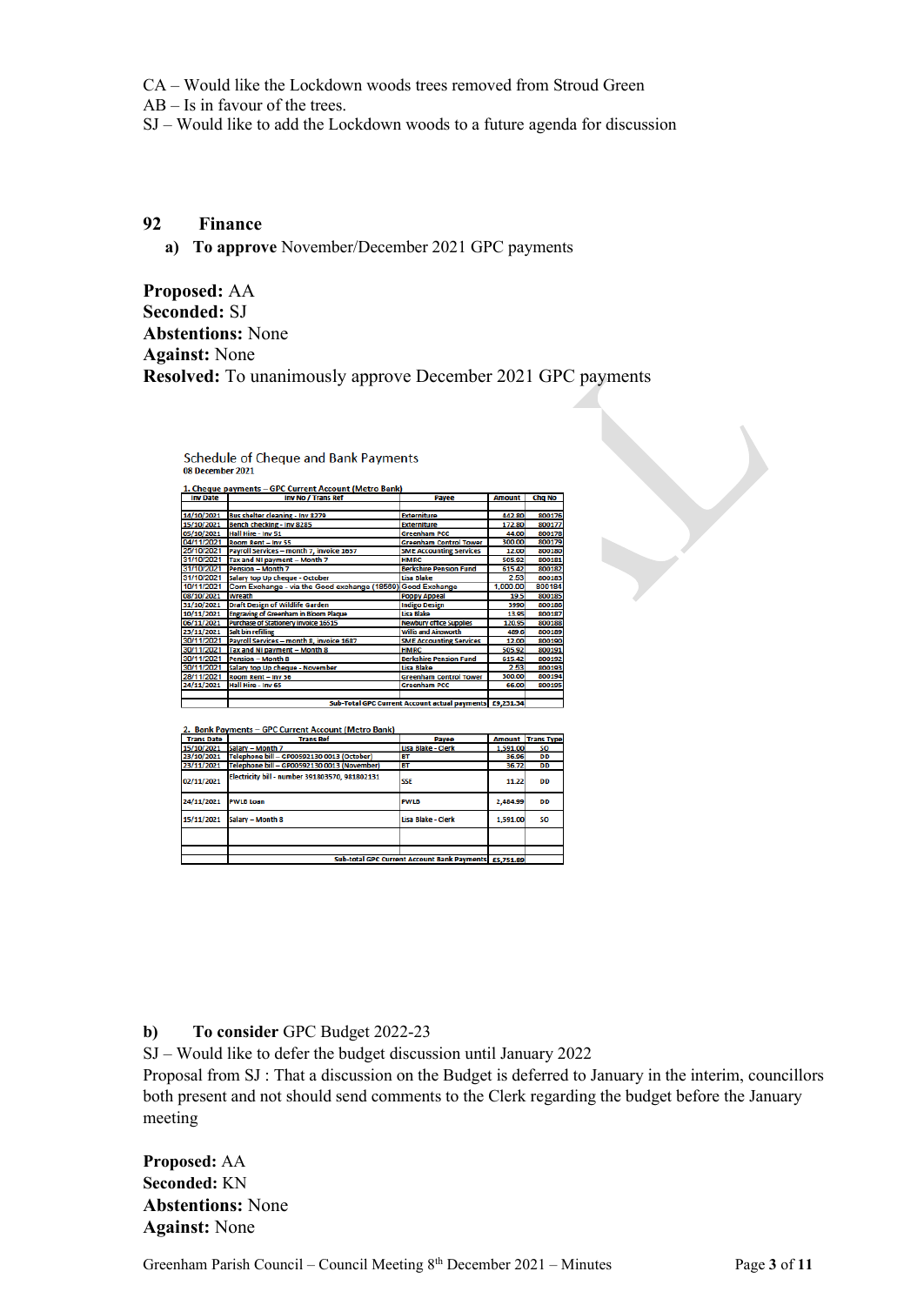Resolved: To unanimously approve that a discussion on the Budget is deferred to January in the interim, councillors both present and not should send comments to the Clerk regarding the budget before the January meeting

**c) To approve** GPC Reconciliation statements 1st November 2021 **Proposed:** SJ **Seconded:** MG **Abstentions:** None **Against:** None **Resolved:** To unanimously approve GPC Reconciliation statements 1<sup>st</sup> November 2021

**d) To consider** GPC Reserve account funds

Councillors were asked to send their suggestions for projects to spend the GPC reserve account, to include in a report for January's meeting

**e) To consider** adding online payments to GPC Bank Account **Proposed:** SJ **Seconded:** AA **Abstentions:** None **Against:** None **f) Resolved:** To unanimously approve adding online payments to GPC Bank Account

Clerk to add an approval for the Clerk to be added as signatory on the bank Account to the January meeting agenda

**g) To approve** opening an additional Savings account for GPC **Proposed:** SJ **Seconded:** MG **Abstentions:** None **Against:** None **Resolved:** To unanimously approve opening a Nationwide Savings account for GPC, to transfer £85K to the new account with the highest interest rate from the Clerk's report

**h) To consider** a donation to the Uprooted Project

GP – Thinks that a statue could be important to commemorate the Ugandan Refugees

PB – Is broadly supportive of the project

AB – Suggested that perhaps more investigation could be carried out regarding statues that could be placed on the Greenham Control Tower site

AA – Would like to speak about restricting the size of the statue

SJ – Stated that there is broad agreement and general support for the project amongst the Councillors

PB – Also supports that the Parish Council lays down some parameters

KN – The parameters are to check who would insure the statue, who would maintain the statue, the statue needs to be in keeping with the rest of the Wildlife garden, an iconic piece that compliments the Wildlife garden and a size that is suitable for the Wildlife Garden. GPC would also like approval of the statue drawings as it will be sited on the Control Tower land. Clerk to contact Chris Boulton regarding the siting of statue.

**i) To consider** a donation to the Greener Greenham Group

AB – Outlined the basics of the project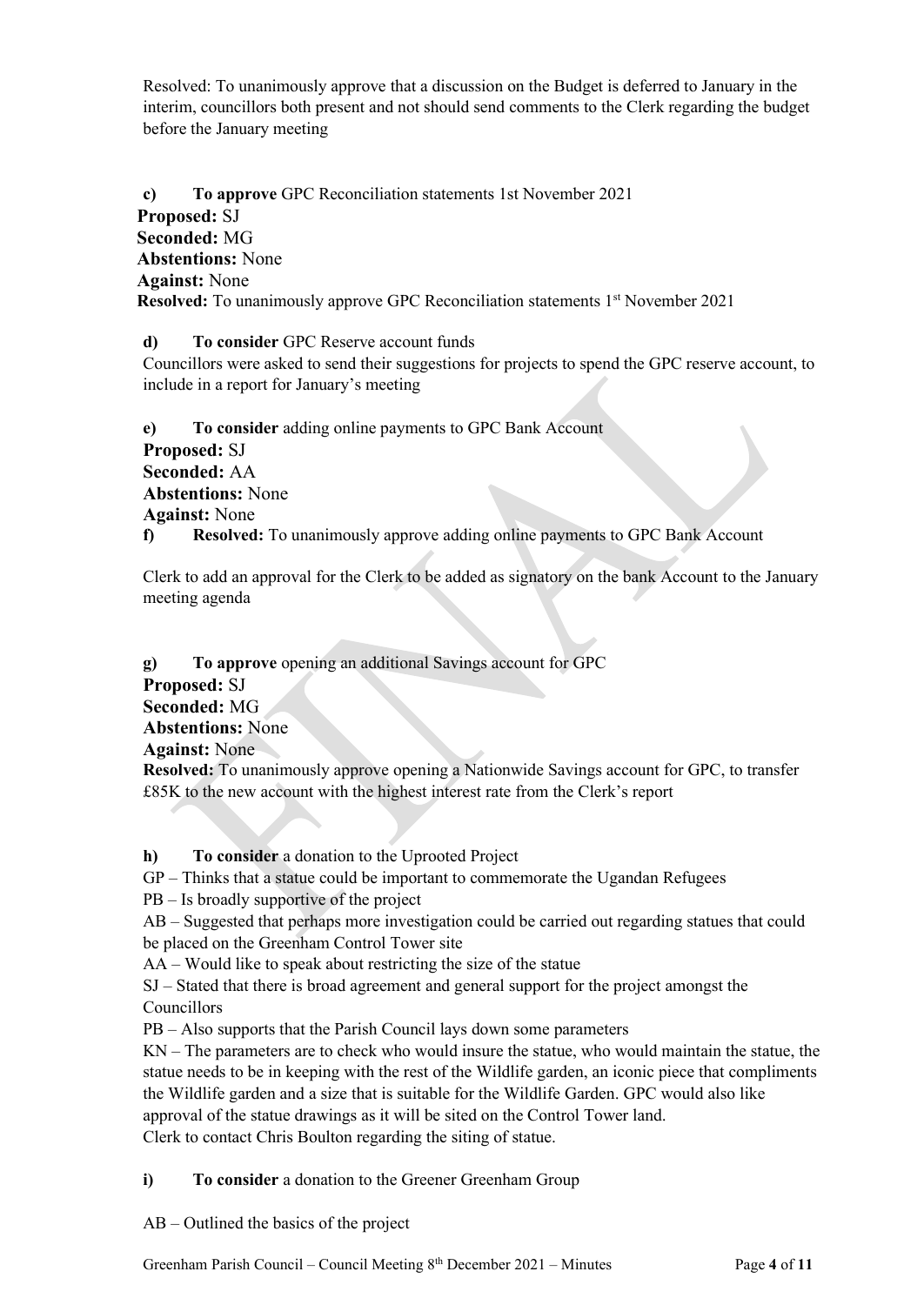Clerk to check whether these funds can be donated if the trees are in a person's specific garden. Can S137 funds be donated for items specifically in peoples gardens. Clerk to check. AA – Would like to support the project but needs further clarification. Would like to propose that we fund half and the other half is fund matched through the Good Exchange.

**Proposal:** AA **Seconded:** SJ **Abstentions:** None **Against:** None **Resolved:** To unanimously approve half of the project costs, to be fund matched on the Good Exchange and confirmation that we are able to fund the project in its form (Clerk to check)

## **93 Planning and Highways**

**a) To Consider** any Planning Applications – copy Adrians' comments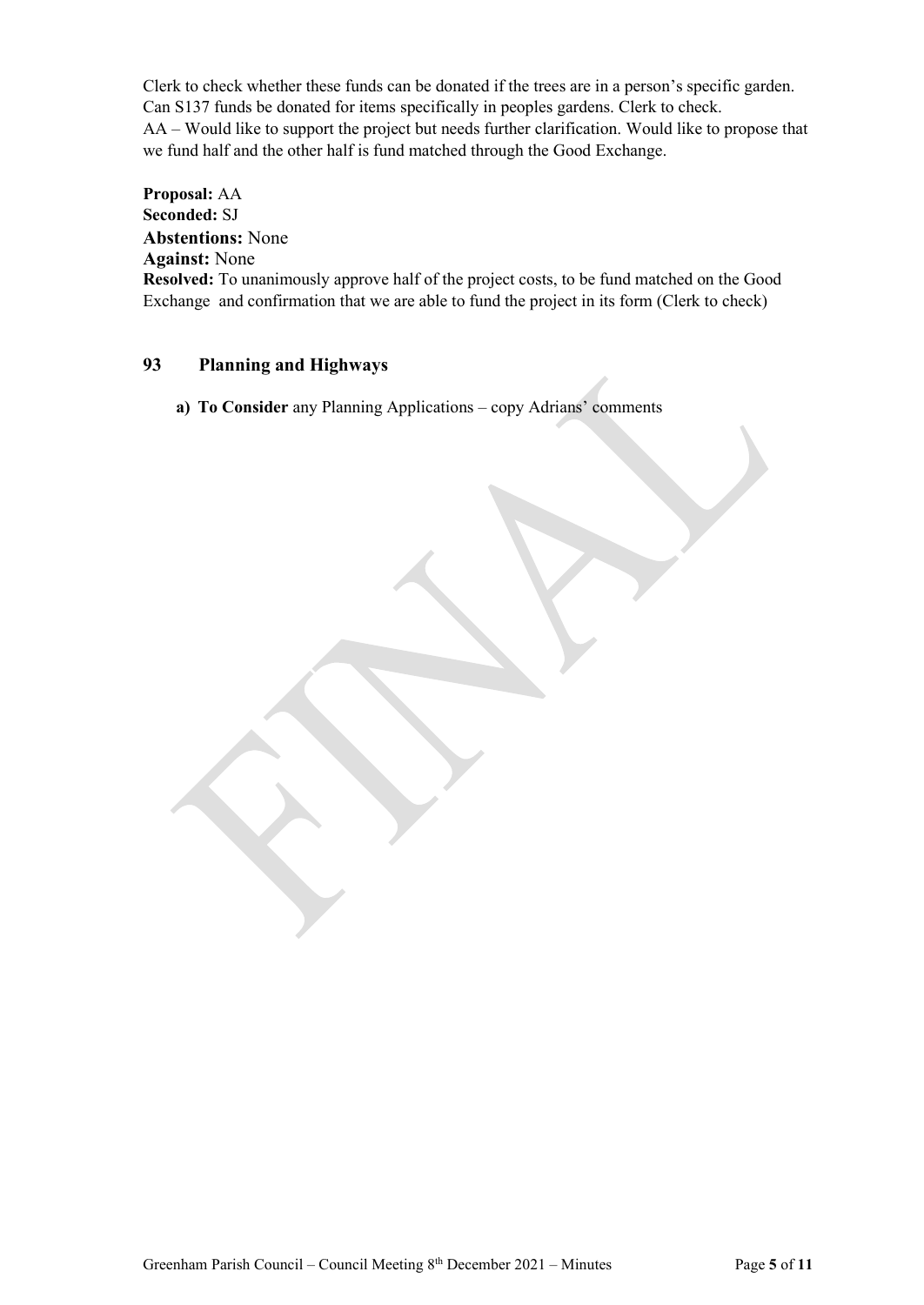| 1 Pigeons Farm Road<br>Greenham               | A new rooflight is proposed to<br>the new single storey (as | 21/02875/HOUSE                                                                                                                                                       |
|-----------------------------------------------|-------------------------------------------------------------|----------------------------------------------------------------------------------------------------------------------------------------------------------------------|
| Thatcham, RG19 8XG<br>Dr Julie Baldry Currens | approved in planning<br>application 20/02765/LBC2)          | <b>Proposed: SJ</b><br><b>Seconded: GP</b><br><b>Abstentions: None</b><br><b>Against:</b> None                                                                       |
|                                               |                                                             | <b>Resolved:</b> To unanimously<br>approve no objection                                                                                                              |
|                                               |                                                             | Significant improvement<br>over previous plans and<br>now very subservient to the<br>main building and so<br>retains much of the design<br>language of the building. |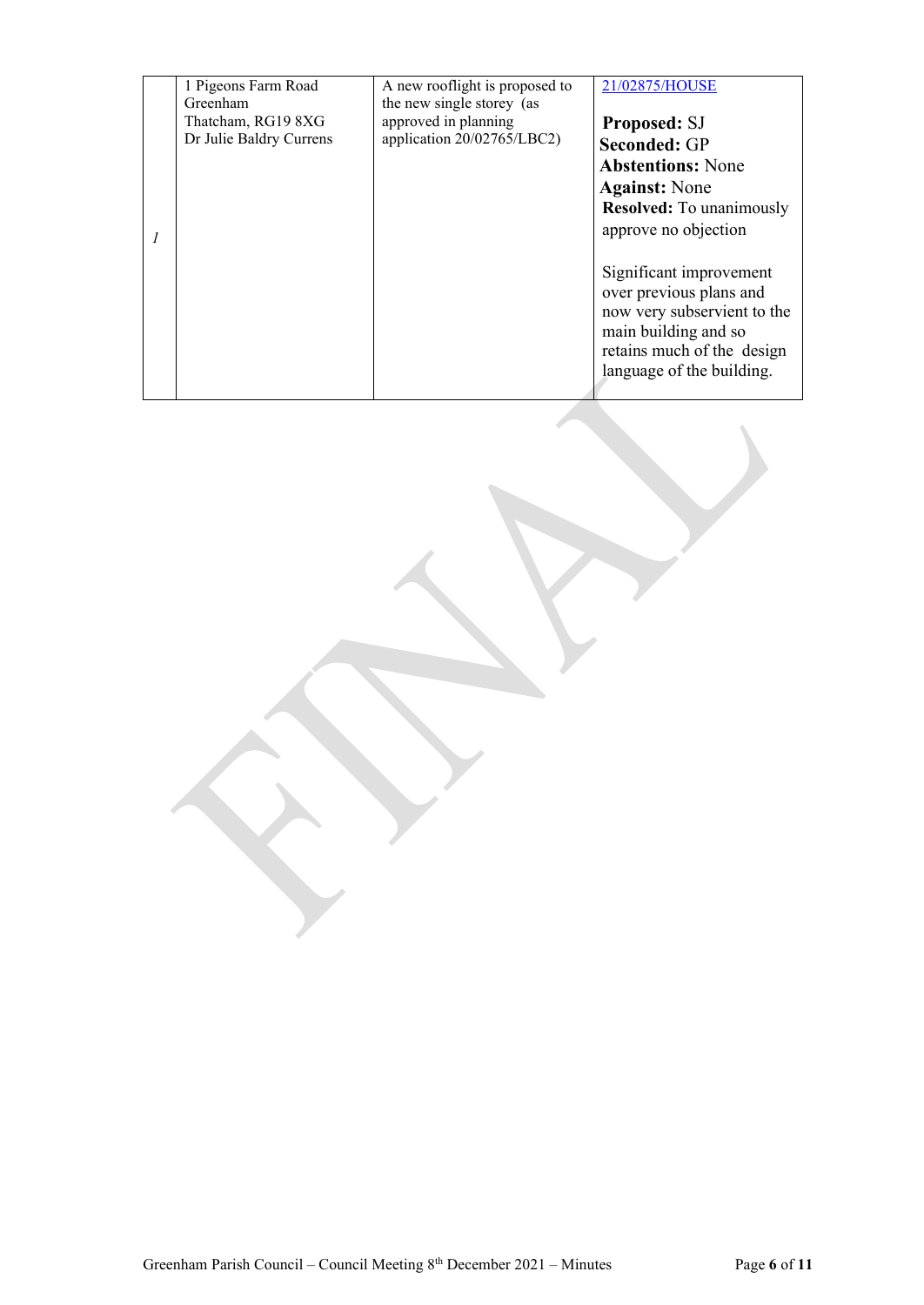| $\overline{2}$ | Premier Inn,<br>Pinchington Lane,<br>Newbury, RG14 7HL                                      | Changes to original application                                                                                               | 21/00636/OUTMAJ<br>Proposed: SJ<br><b>Seconded: GP</b><br><b>Abstentions: None</b><br><b>Against: None</b><br>Resolved: To object for the<br>same reasons as submitted<br>before:<br>Major development and<br>not conforming to CS15<br>"Renewable energy<br>Major development shall<br>achieve the following<br>minimum reductions in<br>total CO2 emissions<br>(regulated and<br>unregulated energy use)<br>from renewable energy<br>or low/zero carbon<br>energy generation on site<br>or in the locality of the<br>development as long as a<br>direct physical<br>connection is used,<br>unless it can be<br>demonstrated that such<br>provision is not<br>technically or<br>economically viable<br>Residential<br>Development: from<br>2016: Zero Carbon(74)<br>Issues with access given<br>nature of the existing<br>road - Alternative<br>already available through<br>Premier inn<br>Loss of BioDiversity -<br>large destruction of Trees<br>and no clear<br>demonstration of how a<br>gain of 1.1 in<br>biodiversity will be made |
|----------------|---------------------------------------------------------------------------------------------|-------------------------------------------------------------------------------------------------------------------------------|--------------------------------------------------------------------------------------------------------------------------------------------------------------------------------------------------------------------------------------------------------------------------------------------------------------------------------------------------------------------------------------------------------------------------------------------------------------------------------------------------------------------------------------------------------------------------------------------------------------------------------------------------------------------------------------------------------------------------------------------------------------------------------------------------------------------------------------------------------------------------------------------------------------------------------------------------------------------------------------------------------------------------------------------|
| 3              | 125 Greenham Road<br>Newbury<br>West Berkshire<br><b>RG14 7JE</b><br>Mr and Mrs Jones-White | Proposed single storey rear<br>extension following demolition<br>of conservatory and existing<br>kitchen. Replacement garage. | 21/02755/HOUSE<br><b>Proposed: SJ</b><br><b>Seconded: GP</b><br><b>Abstentions: None</b><br><b>Against: None</b><br>Resolved: No objection                                                                                                                                                                                                                                                                                                                                                                                                                                                                                                                                                                                                                                                                                                                                                                                                                                                                                                 |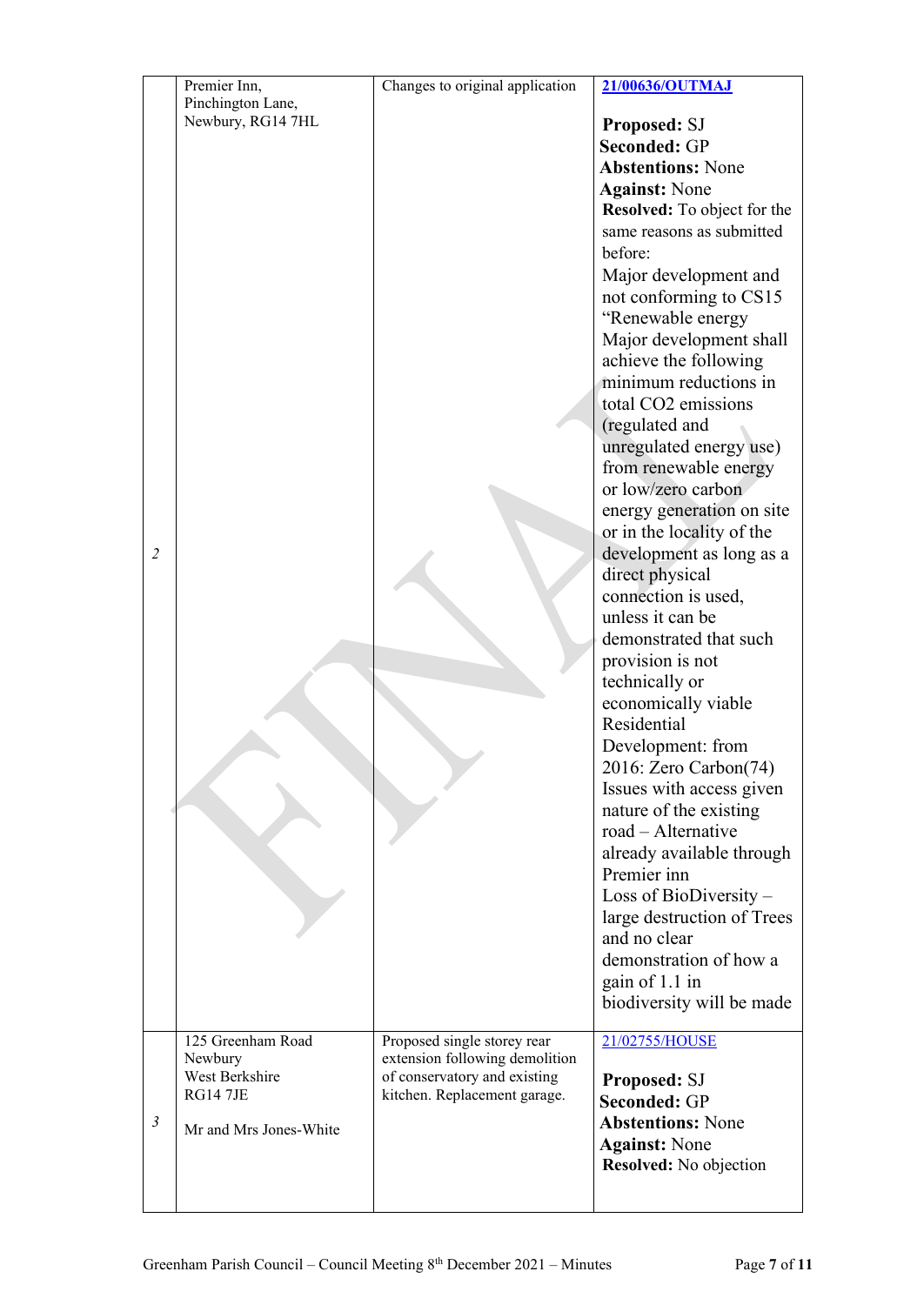|                | Newbury College<br>Monks Lane<br>Newbury<br>West Berkshire<br><b>RG14 7TD</b><br>West Berkshire Council | Section 73 variation/removal of<br>condition 17 of approved<br>17/03434/COMIND - Bund<br>adjacent to the A339 removed.<br>Existing 1.8m high close<br>boarded fence 5m from<br>highway, within college land to<br>remain in place. | 21/02747/COMIND<br>Proposed: SJ<br><b>Seconded: GP</b><br><b>Abstentions: None</b><br><b>Against: None</b><br><b>Resolved:</b> To unanimously<br>object on the following<br>grounds:                                                                                                                                                                                                                                                                                    |
|----------------|---------------------------------------------------------------------------------------------------------|------------------------------------------------------------------------------------------------------------------------------------------------------------------------------------------------------------------------------------|-------------------------------------------------------------------------------------------------------------------------------------------------------------------------------------------------------------------------------------------------------------------------------------------------------------------------------------------------------------------------------------------------------------------------------------------------------------------------|
| $\overline{4}$ |                                                                                                         |                                                                                                                                                                                                                                    | Removal of the bund has no<br>meaning except where a<br>different application of<br>development of the college<br>land is now proposed. As<br>that has not yet come to<br>Planning Greenham Parish<br>Council, cannot see why<br>the requirement to build the<br>bund and the associated<br>wild flower sowing should<br>be removed.<br>GPC would like to object to<br>the removal of the bund<br>as there appears to be no<br>valid reason to remove the<br>condition. |
|                | 51 Dalby Crescent                                                                                       | Proposed single storey side and                                                                                                                                                                                                    | 21/02816/HOUSE                                                                                                                                                                                                                                                                                                                                                                                                                                                          |
|                | Newbury                                                                                                 | rear extension with associated                                                                                                                                                                                                     |                                                                                                                                                                                                                                                                                                                                                                                                                                                                         |
|                | West Berkshire<br><b>RG147LB</b>                                                                        | internal alterations                                                                                                                                                                                                               | Proposed:                                                                                                                                                                                                                                                                                                                                                                                                                                                               |
|                | Mr and Mrs Radford                                                                                      |                                                                                                                                                                                                                                    | Seconded:<br><b>Abstentions: None</b>                                                                                                                                                                                                                                                                                                                                                                                                                                   |
|                |                                                                                                         |                                                                                                                                                                                                                                    | <b>Against: None</b>                                                                                                                                                                                                                                                                                                                                                                                                                                                    |
|                |                                                                                                         |                                                                                                                                                                                                                                    | Resolved: No objection                                                                                                                                                                                                                                                                                                                                                                                                                                                  |
|                |                                                                                                         |                                                                                                                                                                                                                                    | subject to                                                                                                                                                                                                                                                                                                                                                                                                                                                              |
| 5              |                                                                                                         |                                                                                                                                                                                                                                    | 1)<br>Highways agreeing<br>that the remaining<br>parking is still<br>appropriate for a<br>house of this size<br>and<br>The remaining<br>2)<br>amenity space is of<br>a suitable size for<br>this development                                                                                                                                                                                                                                                            |
| 6              | 19 Greenacre Place<br>Newbury                                                                           | Proposed single storey rear<br>extension                                                                                                                                                                                           | 21/02523/HOUSE                                                                                                                                                                                                                                                                                                                                                                                                                                                          |
|                | West Berkshire                                                                                          |                                                                                                                                                                                                                                    |                                                                                                                                                                                                                                                                                                                                                                                                                                                                         |
|                | <b>RG14 7GY</b>                                                                                         |                                                                                                                                                                                                                                    | Proposed: SJ                                                                                                                                                                                                                                                                                                                                                                                                                                                            |
|                | Mr Walsh and Miss Johnson                                                                               |                                                                                                                                                                                                                                    | <b>Seconded: GP</b>                                                                                                                                                                                                                                                                                                                                                                                                                                                     |
|                |                                                                                                         |                                                                                                                                                                                                                                    | <b>Abstentions: None</b>                                                                                                                                                                                                                                                                                                                                                                                                                                                |
|                |                                                                                                         |                                                                                                                                                                                                                                    | <b>Against: None</b>                                                                                                                                                                                                                                                                                                                                                                                                                                                    |
|                |                                                                                                         |                                                                                                                                                                                                                                    | Resolved: No objection                                                                                                                                                                                                                                                                                                                                                                                                                                                  |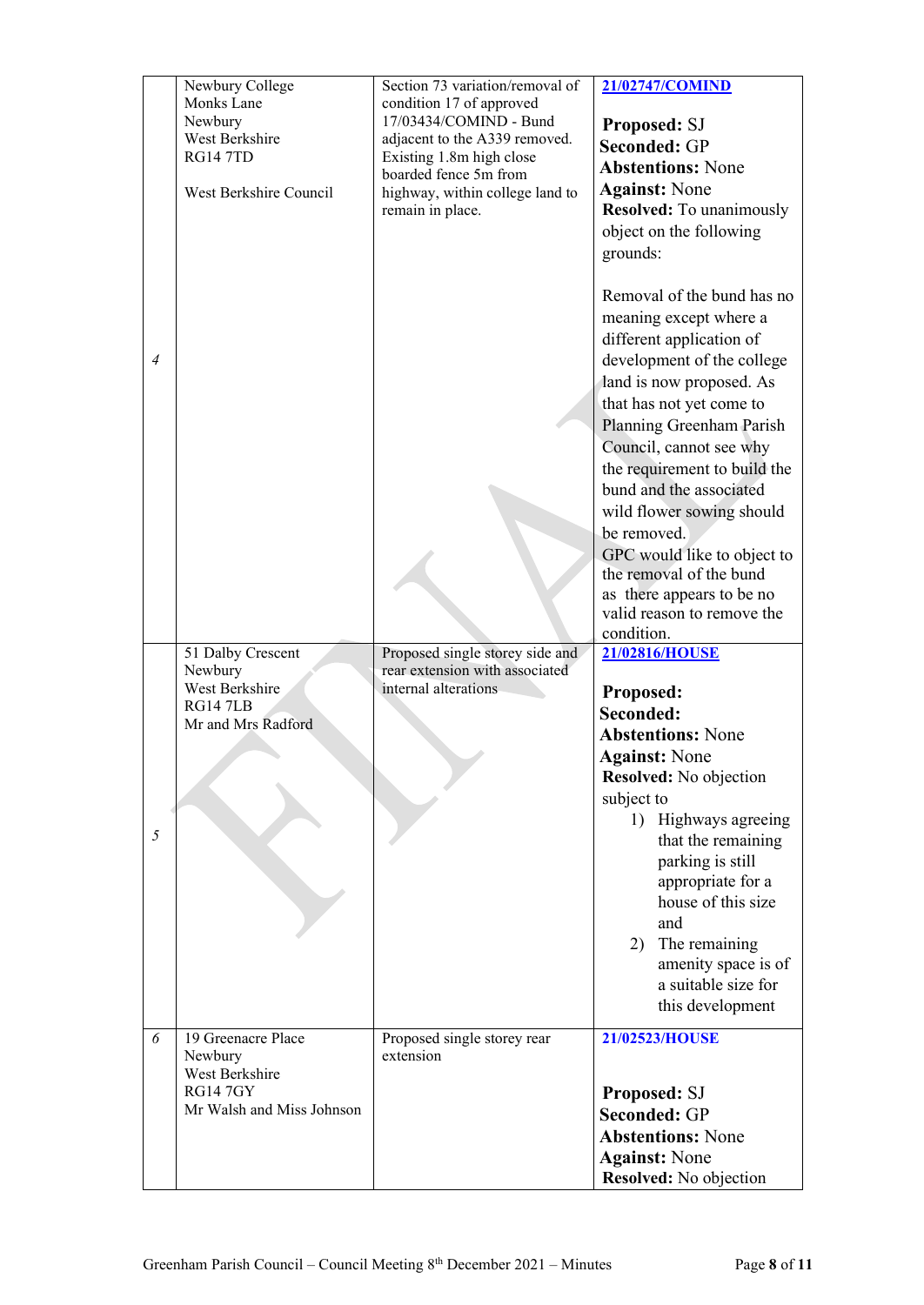| 7 | Newbury Rugby Football<br>Club, Monks Lane, | The proposed development is<br>for a single storey sports | 21/02173/COMIND                 |
|---|---------------------------------------------|-----------------------------------------------------------|---------------------------------|
|   | Newbury, West Berkshire                     | pavilion building and car park                            | <b>Proposed: SJ</b>             |
|   |                                             | providing facilities and social                           | <b>Seconded: GP</b>             |
|   |                                             | space to support a proposed                               |                                 |
|   |                                             | artificial turf pitch, F2)                                | <b>Abstentions: None</b>        |
|   |                                             |                                                           | <b>Against:</b> None            |
|   |                                             |                                                           | <b>Resolved:</b> To unanimously |
|   |                                             |                                                           | object on the grounds of        |
|   |                                             |                                                           | Construction and no net         |
|   |                                             |                                                           | zero targets (CS15 should       |
|   |                                             |                                                           | apply as Sandleford area)       |
|   |                                             |                                                           |                                 |
|   |                                             |                                                           |                                 |
|   |                                             |                                                           | Parking – Highways simply       |
|   |                                             |                                                           | comment on current              |
|   |                                             |                                                           | playing level not future        |
|   |                                             |                                                           |                                 |
|   |                                             |                                                           | $BioDiversity - no plan$        |
|   |                                             |                                                           |                                 |
| 8 | Out Of District Planning                    | Erection of 8 houses                                      | 21/03521/FUL                    |
|   | Consultation                                |                                                           |                                 |
|   | Basingstoke and Deane                       |                                                           | Proposed: SJ                    |
|   | <b>Borough Council</b>                      |                                                           | <b>Seconded: GP</b>             |
|   | Land Adjacent to                            |                                                           | <b>Abstentions: None</b>        |
|   | Knightsbridge Lodge,                        |                                                           | <b>Against: None</b>            |
|   | Newbury Road, Headley,                      |                                                           | <b>Resolved:</b> To unanimously |
|   | Hampshire                                   |                                                           | object based on inability to    |
|   |                                             |                                                           | comment                         |
|   |                                             |                                                           |                                 |

Suspend standing order 8:51pm **Proposed:** SJ **Seconded:** AA **Abstentions:** None **Against:** None

**Resolved:** To unanimously suspend GPC Standing orders at 8:51pm to allow Parishioner to speak

Parishioner present at the meeting, objects to the Planning application for Newbury Rugby Club and outlined his reasons for objecting.

Reinstate standing order 8:58pm **Proposed:** SJ **Seconded:** AA **Abstentions:** None **Against:** None **Resolved:** To unanimously reinstate GPC Standing orders at 8:58pm to allow Parishioner to speak

AA – Spoke to Parishioners about how the effect of the Rugby Club planning application will have on the surrounding area. Parishioners were concerned about traffic in the future if the planning application goes ahead.

KN will be attending the site visit for the Newbury Rugby club application on Thursday  $9<sup>th</sup>$ December.

**b) To consider** additional maintenance information for installing additional Dog Bins

### **Proposed:** SJ

Greenham Parish Council – Council Meeting 8 th December 2021 – Minutes Page **9** of **11**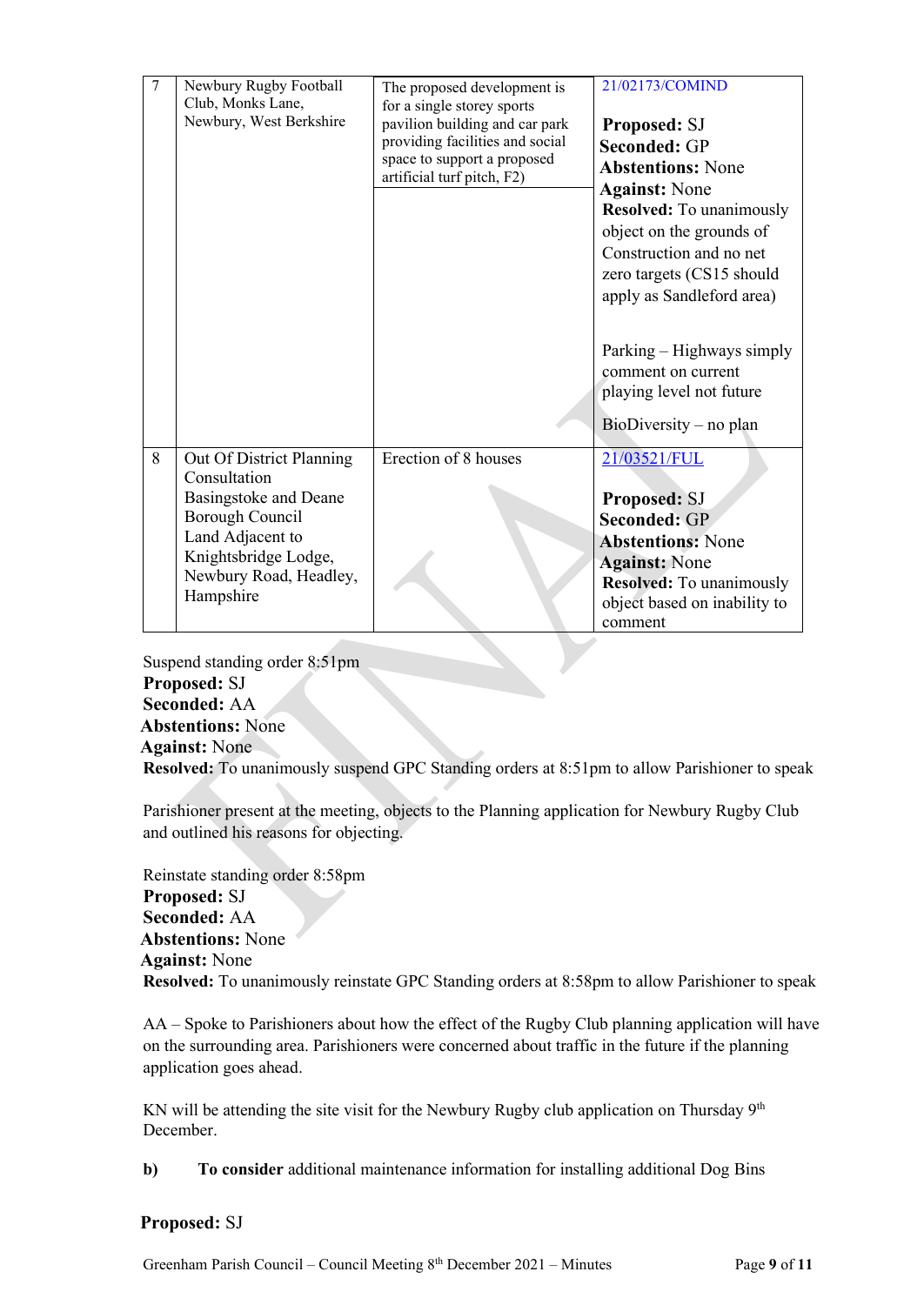### **Seconded:** MG **Abstentions:** None **Against:** None **Resolved:** To unanimously approve additional maintenance information for installing additional Dog Bins and using supplier B for maintenance of dog bins

**c) To approve** the installation of two additional Dog Waste bins (Draytons view)

**Proposed:** CA **Seconded:** SJ **Abstentions:** None **Against:** None **Resolved:** To unanimously approve the installation of two additional Dog Waste bins (Draytons view)

**d) To consider** location of new footpaths A339 from the bus stop by the school to Pinchington Lane roundabout

There isn't a footpath on the Western side of the A339 on the approach to Newbury. WBDC have already stated that they do not own the land that could be used for a footpath. CA – Suggested that when the new proposal from the college is presented, Greenham Parish Council could ask for a footpath to be provided as part of that development KN would like to propose that GPC write to WBDC to ask if a footpath can be made part of the Newbury College

**Proposed:** KN **Seconded:** GP **Abstentions:** None **Against:** None **Resolved:** To unanimously approve that GPC write to WBC to ask if a footpath can be made part of the Newbury College

**e) To consider** any GPC comments regarding the location of Drayton's View footpath (Rivar Estate)

GP supports the installation of the Drayton's View Footpath

**Proposed:** SJ **Seconded:** GP **Abstentions:** None **Against:** AB **Resolved:** To approve that GP supports the installation of the Draytons View Footpath

### **94 GPC Environment**

**a) To approve** the selection of supplier for the installation of Electrical Vehicle Charging Points

**Proposed:** AA **Seconded:** KN **Abstentions:** None **Against:** MG, CA **Resolved:** To approve the selection of supplier B for the installation of Electrical

Greenham Parish Council – Council Meeting 8<sup>th</sup> December 2021 – Minutes Page 10 of 11